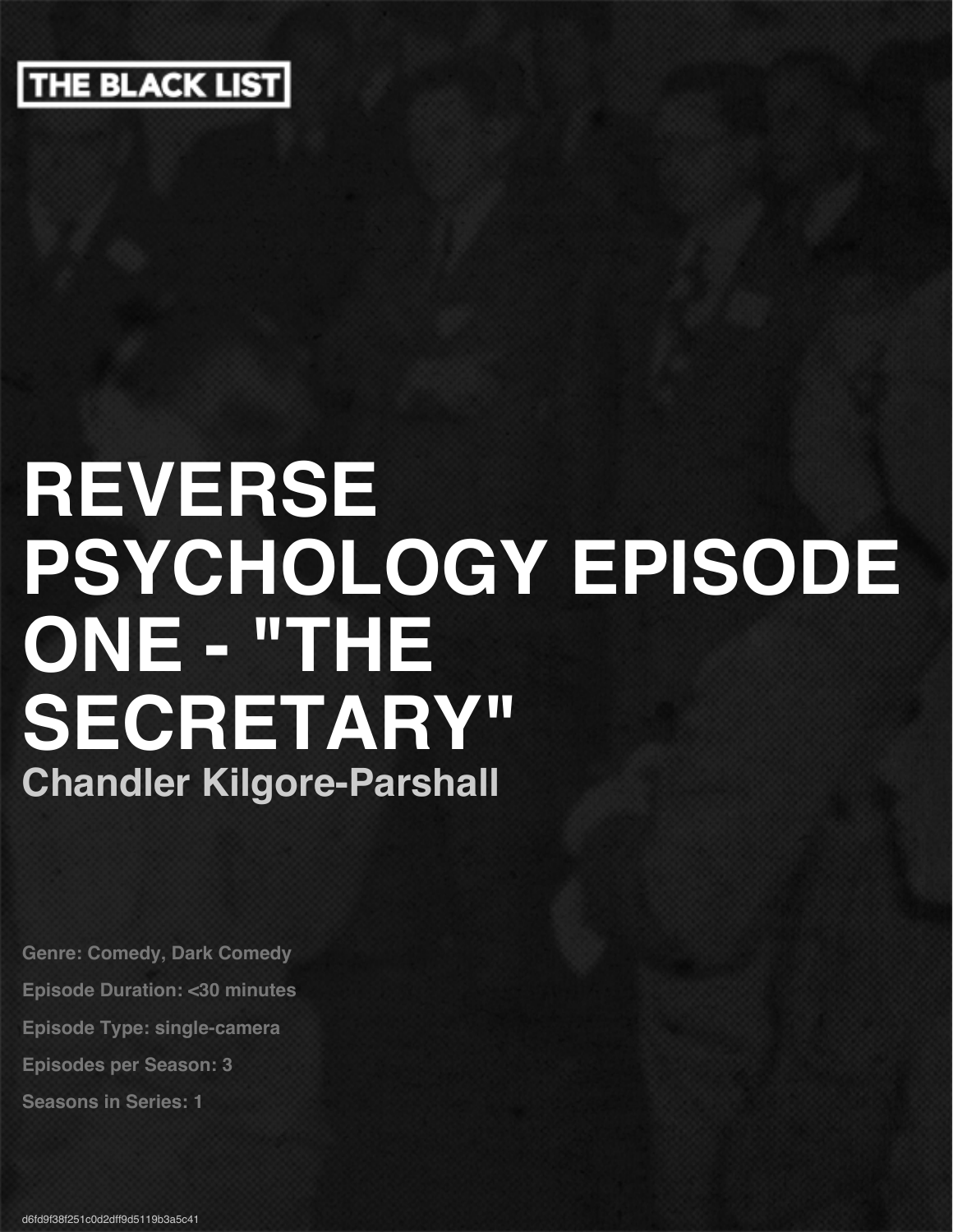

Episode One:<br>"The Secretary"

Written by Chandler Kilgore-Parshall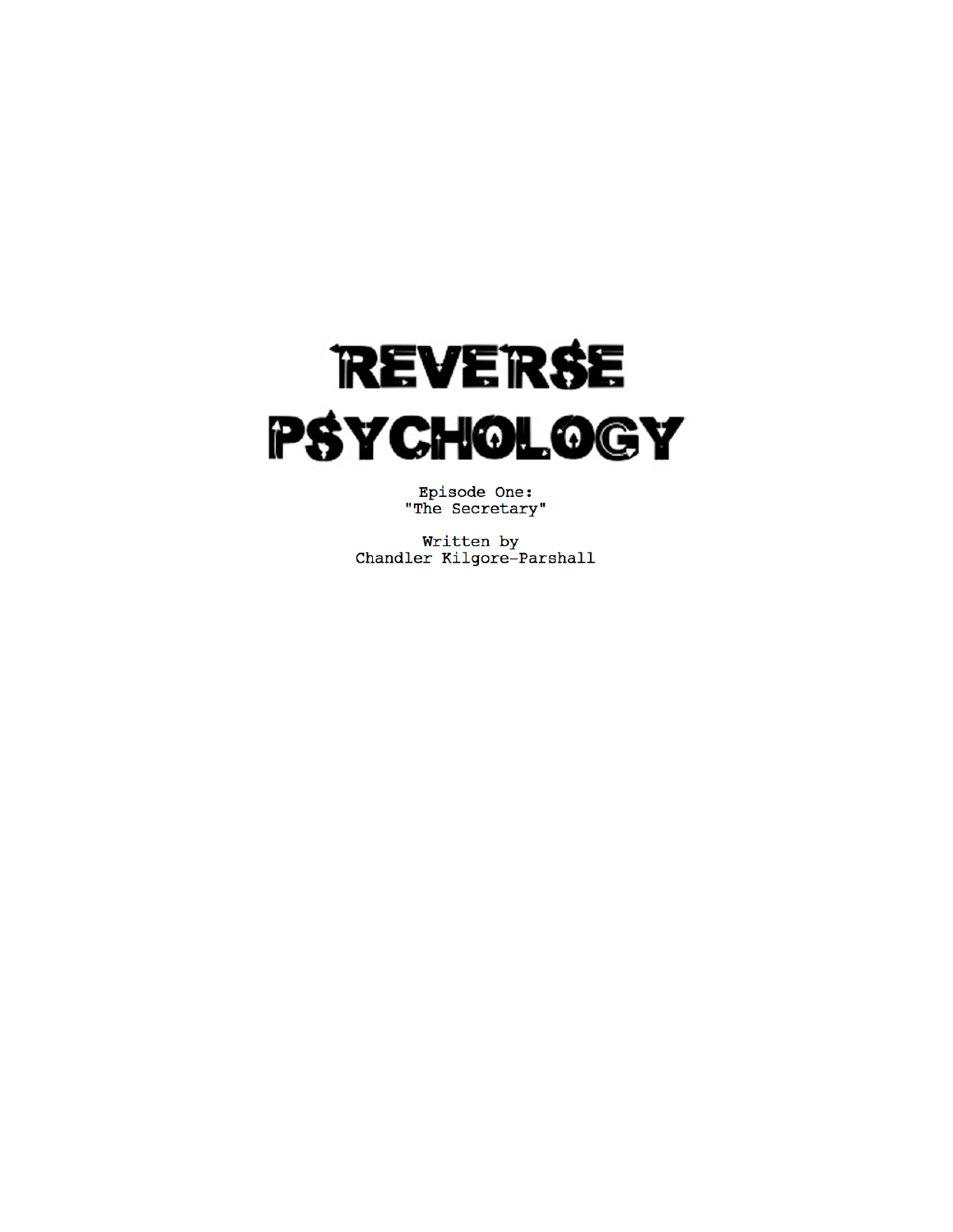INT. XANDERHOOT HOUSE - BEDROOM - MORNING

DOCTOR SAM XANDERHOOT, an eccentric psychologist, three years out of grad school, opens his eyes from a deep slumber. Instinctively he hits the button on his ALARM. He sighs in disbelief that it's a weekday.

He looks directly into the camera as his daily ritual monologue begins.

> XANDERHOOT (to camera) Monday morning. Six forty-five. So begins another week in the life of Doctor Sam Xanderhoot. The world's greatest therapist- Well, kinda. Whatever gets me out of bed.

INT. XANDERHOOT HOUSE - BATHROOM - MOMENTS LATER

Xanderhoot intensely brushes his teeth.

XANDERHOOT (to camera) Masters in Clinical Psychology from Northeastern. A PHD at Harvard with an interpretive dance minor.

He gargles with mouthwash and spits into the sink. Suddenly, he takes out his HARVARD DIPLOMA, kissing it intensely.

> XANDERHOOT (CONT'D) From depression to relationships to legong, there's nothing I can't handle.

INT. XANDERHOOT HOUSE - KITCHEN - MOMENTS LATER

Xanderhoot runs into his wife, MONA, who gives him a dirty look. They exchange glares as Xanderhoot takes a swig of orange juice on the counter.

> MONA That was mine, jackass.

Mona continues to give him a death stare.

XANDERHOOT

(to camera) Well, maybe one thing. Mona. The harpy that devoured everything I worked for like it was nothing. (MORE)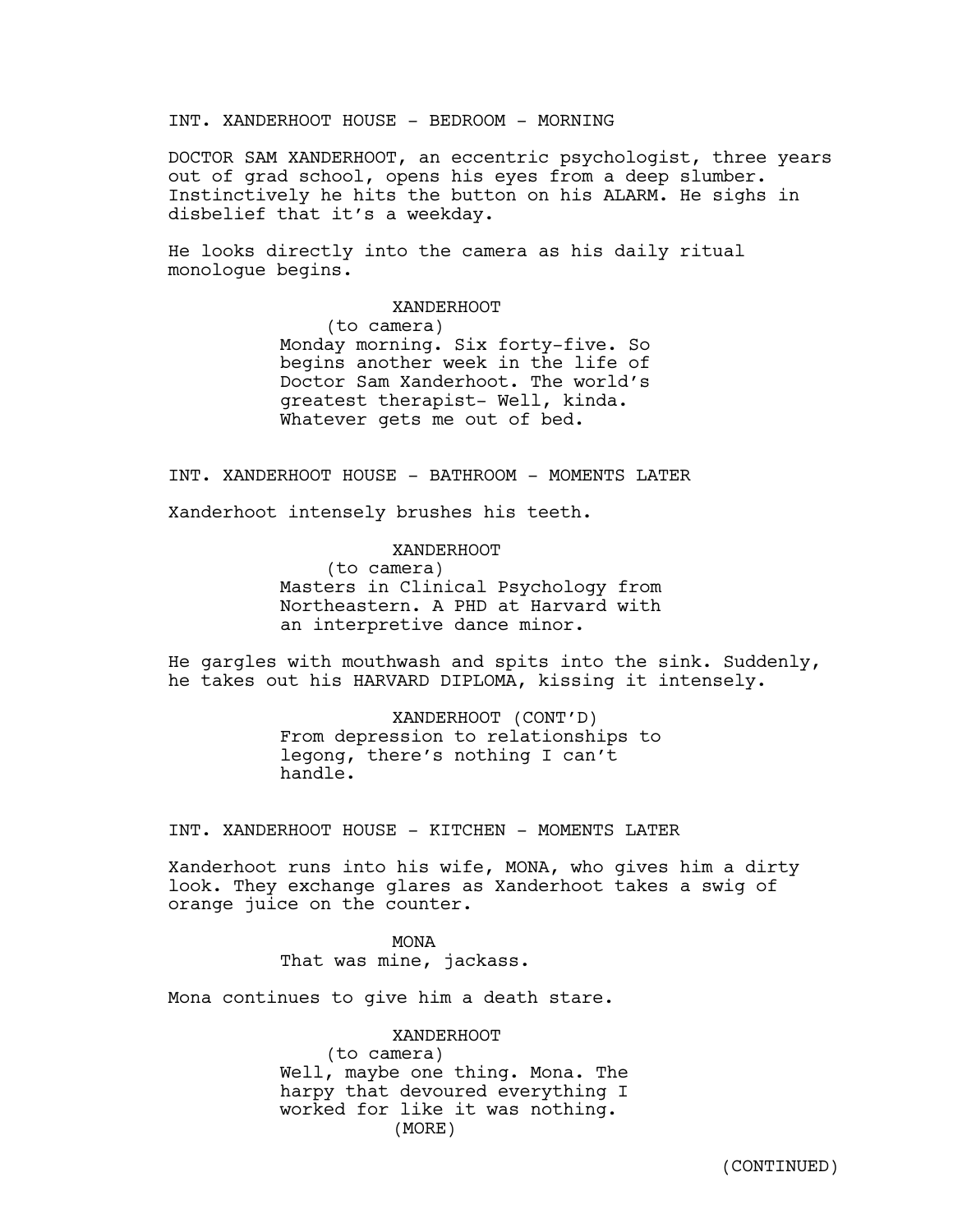The one who trapped me in this hellhole matrimony just to bleed me dry. The safest place I can go to is the deep recesses of my mind. XANDERHOOT (CONT'D)

Mona looks around the room for the voice.

MONA

Who are you talking to?

XANDERHOOT (to camera) Scratch that. Nowhere's safe.

He grabs his briefcase off the kitchen table.

XANDERHOOT (CONT'D) (to Mona) Don't spend too much again.

> MONA (under her breath)

Not like you make enough for me to spend anyway.

XANDERHOOT Maybe you should get a job, like the rest of us.

MONA

That's why I married you, honey! So I wouldn't have to! But I can see that I married the wrong Xanderhoot.

XANDERHOOT I told you, Mona, people are just not that interested in therapy.

MONA Neither are you. Now look where we are.

Rolling his eyes, Xanderhoot heads out the door.

INT. XANDERHOOT'S OFFICE - DAY

Xanderhoot places his briefcase on his desk. The therapist checks his voicemail on speaker. 15 MISSED CALLS.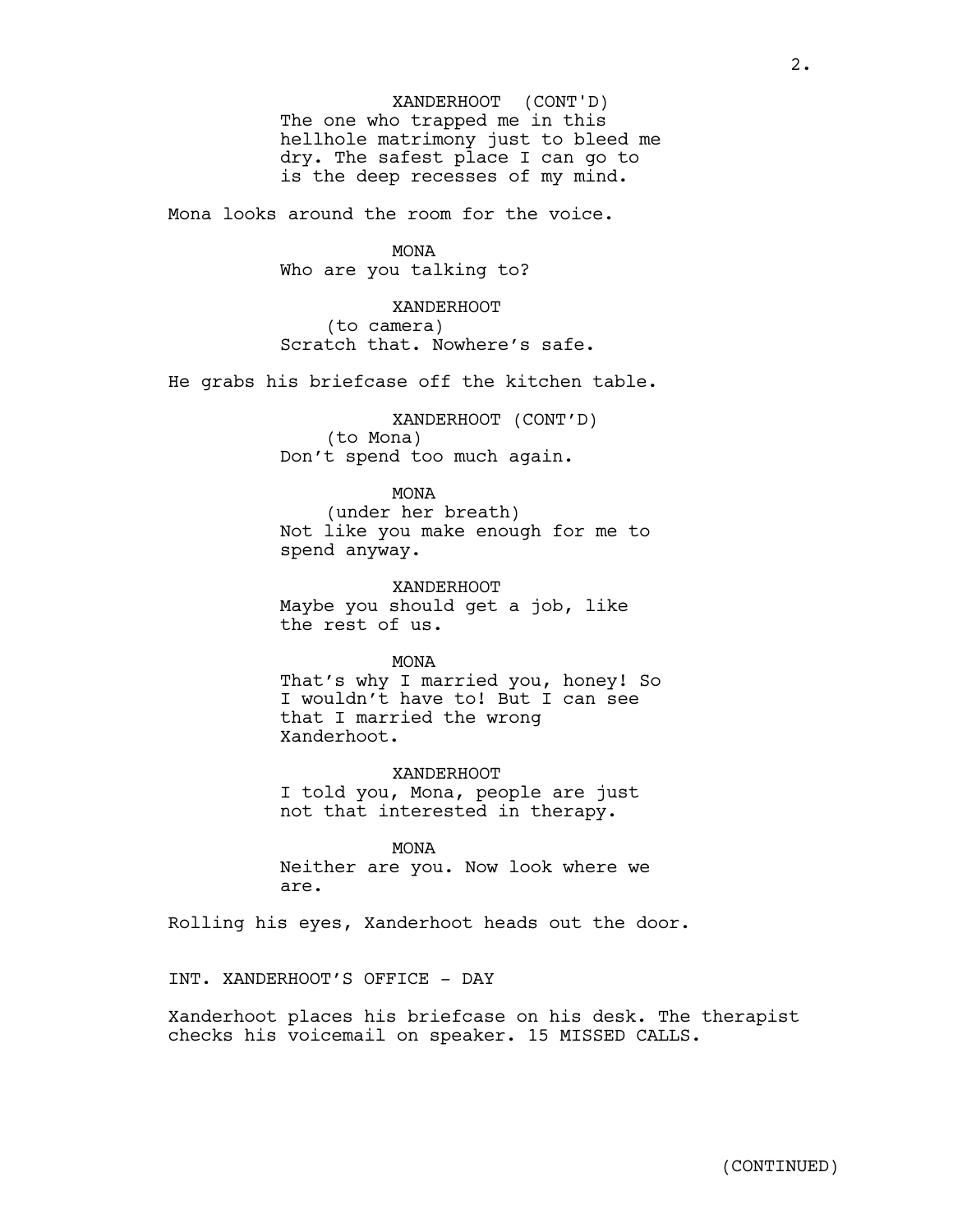PATIENT  $#1$  (V.O.) Hi Doctor Xanderhoot, listen, I just wanted to know if I could come in today at 8. Some things came up and I-

Xanderhoot checks his watch. **8:19 AM.** He goes to the next message.

> PATIENT  $#2$  (V.O.) So Doc, about that Monday appointment at 8, I don't think I can make it!

Next message.

MELVIN (V.O.) Yo Sam, this is your talent agent. I've scraped up some gigs to promote your book. Get back to me on a time. You know how to reach me best. Peace!

Xanderhoot turns off the voicemail. He looks at his APPOINTMENT BOOK that consists of stickers and doodles but no appointments.

He uses his phone and snapchats a selfie attached with "Meeting at 9:15?"

Melvin immediately responses back with a duckface selfie, Xanderhoot's office door's right behind him. "Already here."

Puzzled, Xanderhoot opens the door, no one's there.

MELVIN (O.S.)

Xandy!

Xanderhoot's talent agent, MELVIN PERVIS, ambitious and welldressed, emerges from behind the door and behind Xanderhoot.

> XANDERHOOT How the hell-

MELVIN A magician never reveals his secrets. (beat) So, as the kids would say, what's twerkin'?

XANDERHOOT You said you had some gigs for me?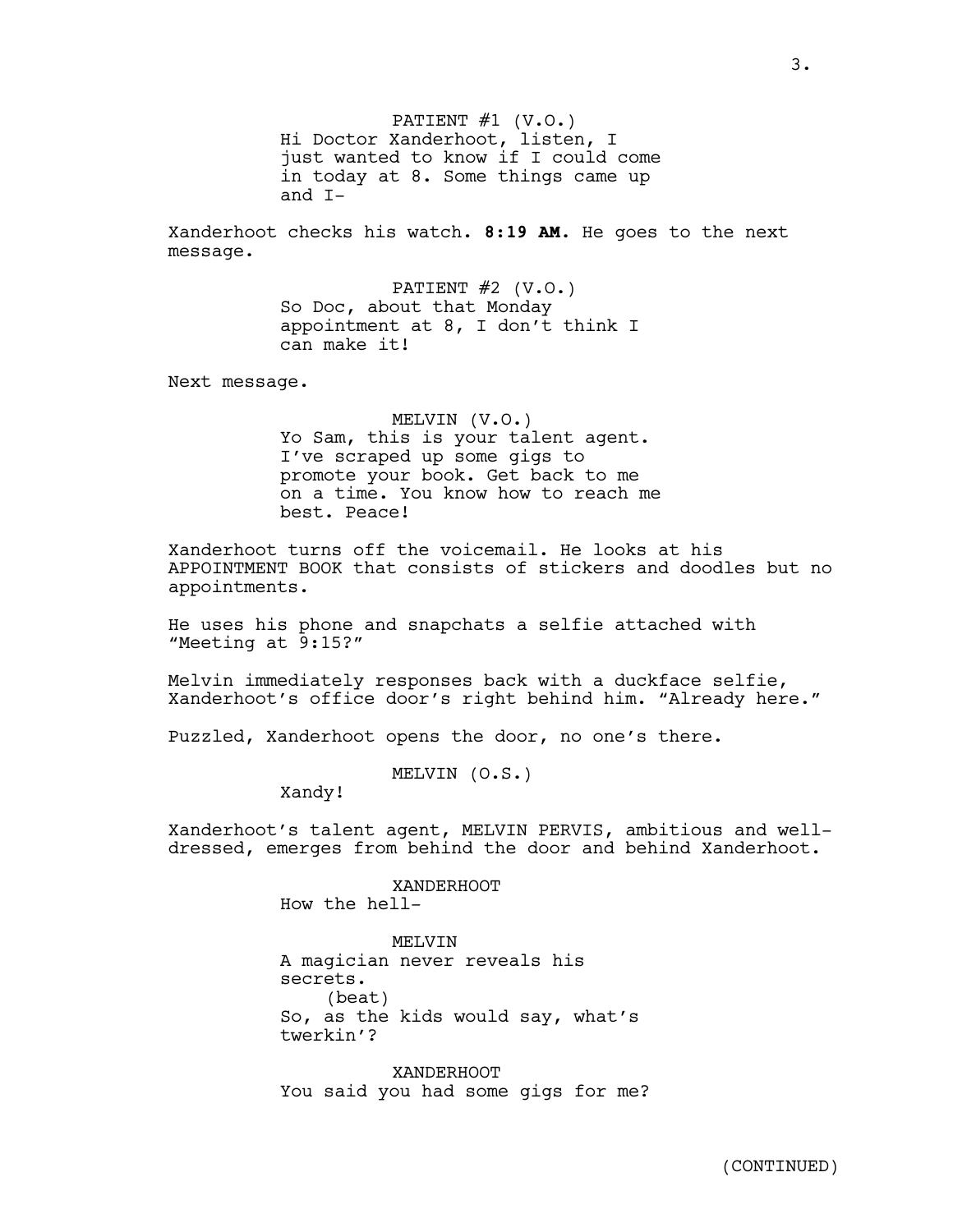#### MELVIN

Aww yeah! I hooked you up with a cross-promotional commercial with the folks at Inflata-bras.

Xanderhoot gives him a look, "Are you serious?"

#### MELVIN (CONT'D)

Think about it. Your book's all about that nasty sexual bedroom biz. What better way to spice things with that super-special lady, than a super absorbent bra that swells up into a water pillow?

#### XANDERHOOT

No, no, no! I'm looking to break into the TV game with my self-help books! All I want is to profit on the mentally ill like Dr. Phil has been doing for the past decade. Is that too much to ask?

#### MELVIN

One thing he has that you don't, an accent.

XANDERHOOT (in Boston accent) The Bawstan one doesn't count?

#### MELVIN

An accent that's charming. (beat) We're not going to play nice like McGraw did. In this industry, sex sells. We're gonna go for every gig that's "sleazy and easy."

#### XANDERHOOT

Just want to make a name for myself.

#### MELVIN

So you're not interested that Big Carl wants to develop a film adaptation on "Bowling Hard?"

XANDERHOOT Big Carl? The adult film director?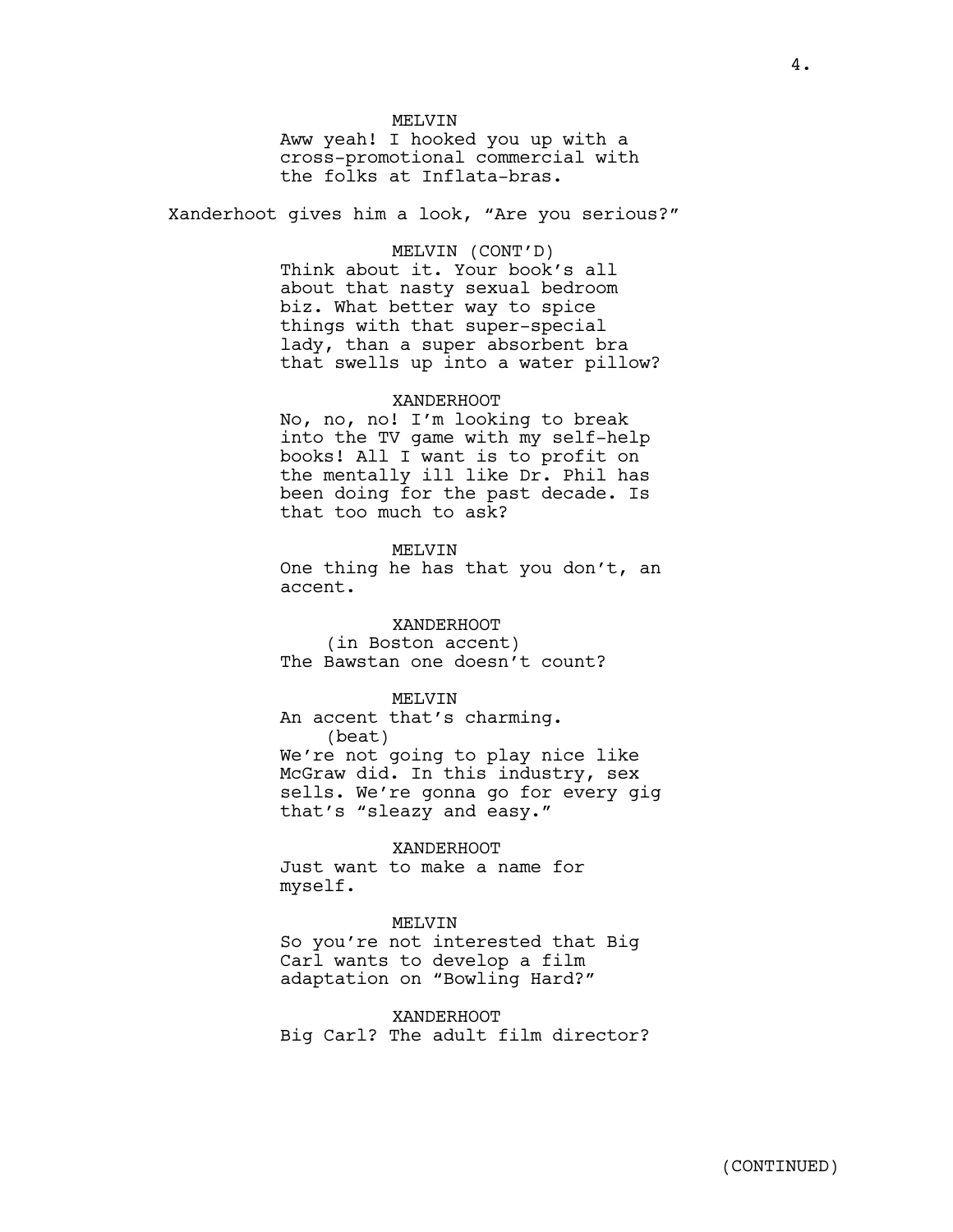#### **MELVIN**

As soon as the Fifty Shades of Grey movie came out, Hollywood wants more of that trash. Your book's definitely a contender next to that "Guardians of the Galaxy" fanfic, where the tree and talking raccoon do... unspeakable things.

Xanderhoot ponders for a while.

MELVIN (CONT'D) Don't know about you, but I hear this right now... (knocks on the desk) Opportunity.

Sam's eyebrows rise even higher at the prospects of a new career.

> MELVIN (CONT'D) We've known each other for a while, Xandy. And you can always be certain that I'm here to help. Only if you're willing to do your part. Like... ninety percent of the work!

Xanderhoot extends his hand to his agent.

XANDERHOOT (begrudgingly) I'll do it.

The two shake hands.

**MELVIN** 

If this works, your show will be exploiting dance moms and their need to emulate their dying dreams of stardom through their hooker children in no time.

He waves his hands over Xanderhoot's briefcase.

MELVIN (CONT'D) Now, watch as I make this ordinary briefcase become a bag of coins!

Nothing happens. Melvin tries to wave his hands on top of the briefcase again. He knocks over Xanderhoot's briefcase, and a sea of pennies fall out onto the floor along with a MAGIC TRICK HOW-TO BOOK.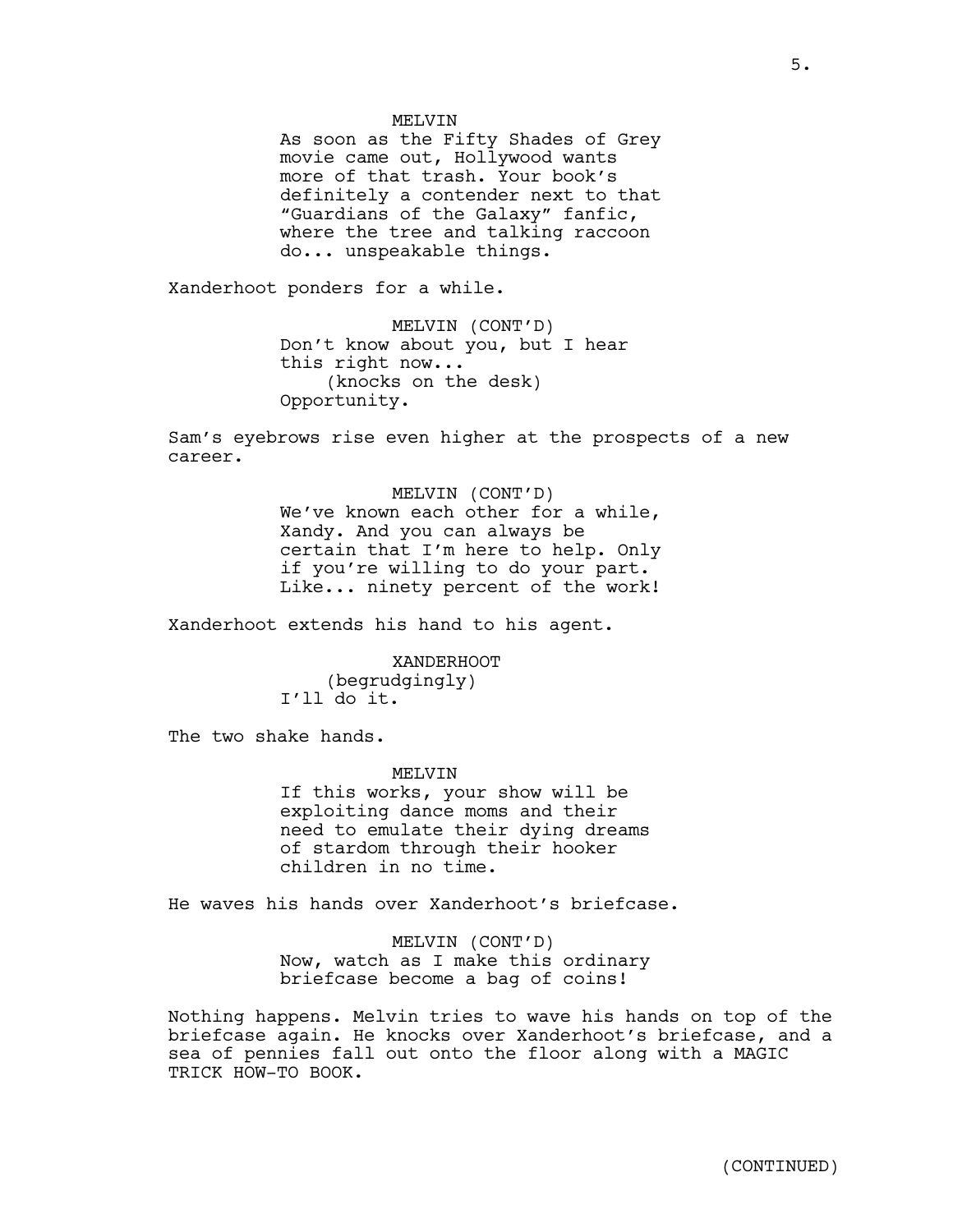XANDERHOOT You gonna clean that up?

**MELVIN** Psh, who do you think I am? (scoffs) Get a secretary or something.

Melvin walks over the pile and out the door.

XANDERHOOT (sighing) Thanks Melvin.

INT. XANDERHOOT'S OFFICE - MOMENTS LATER

After some thought, Xanderhoot's on his laptop and on Craigslist. The title of the classified post is: "Psychologist seeking help." He types.

> XANDERHOOT (V.O.) "Psychologist seeking help." Straightforward for a job post. (beat) Warm blooded male with marital issues looking for certain favors from a secretary that the wife won't give. Pick up dry cleaning, manage my contacts, encouragement, and help me get over my crippling fear of flutes. (beat) Nah, sounds dumb. Better just give them my number.

Instead of writing a detailed summary, he gives them the contact info and location of his office.

He clicks SUBMIT.

Taking it from the bookshelf, Xanderhoot begins reading his book, "BOWLING HARD: HOW TO GET STRIKES IN THE BEDROOM."

INT. XANDERHOOT'S OFFICE - THE NEXT DAY

Xanderhoot sits upright in his chair with an ADVENTURE TIME NOTEBOOK to write down his thoughts. Melvin comes through the door, dragging MITCHELL, 21, dressed sloppy in a t-shirt.

> XANDERHOOT Melvin? What are you doing here?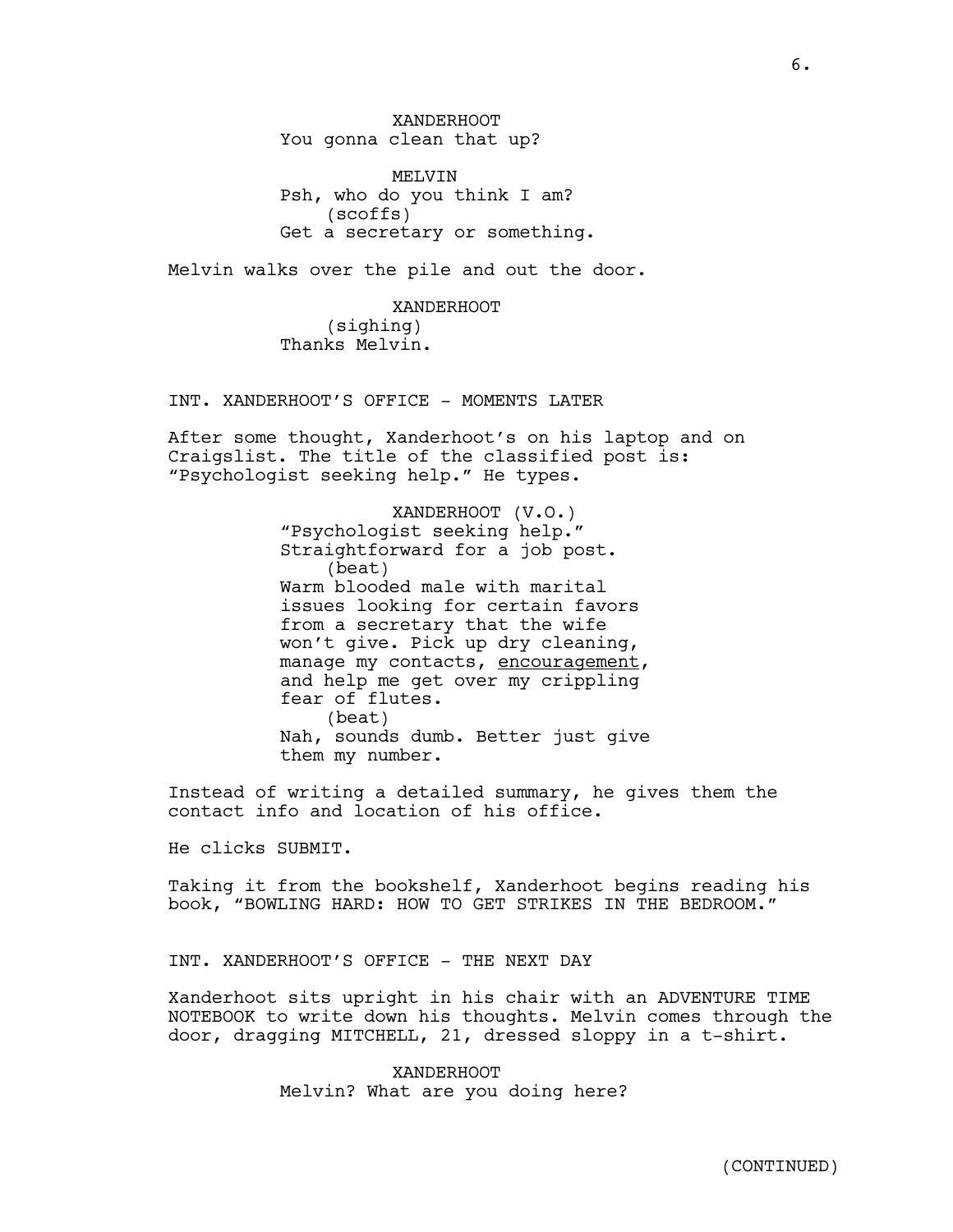**MELVIN** 

I was scrolling the casual encounters on Craigslist last night, when I saw your ad.

Melvin shoves Mitchell to the couch.

MELVIN (CONT'D) So my cousin here-

XANDERHOOT You two are related?

MITCHELL

Surprisingly.

#### MELVIN

He thought he should apply. Or he wouldn't be allowed to crash on my couch anymore like the mooch he is.

XANDERHOOT (to Mitchell) So what's your name?

MITCHELL

Mitchell.

XANDERHOOT Mitchell? Just Mitchell? (beat) Look, I'm gonna tell you what I tell my Alcoholics Anonymous group, first and last names. I mix up names.

MITCHELL Mitchell Pervis?

XANDERHOOT

Good! You learn quick. What makes you stand out as a candidate for the job?

#### MITCHELL

(droning) Well, uhh.. I used to study accounting at Suffolk before I dropped out. Umm, I need moneymaybe. As well as like... job experience? For my resume? Uhhh-

Bored, Xanderhoot fakes sleeping and snoring.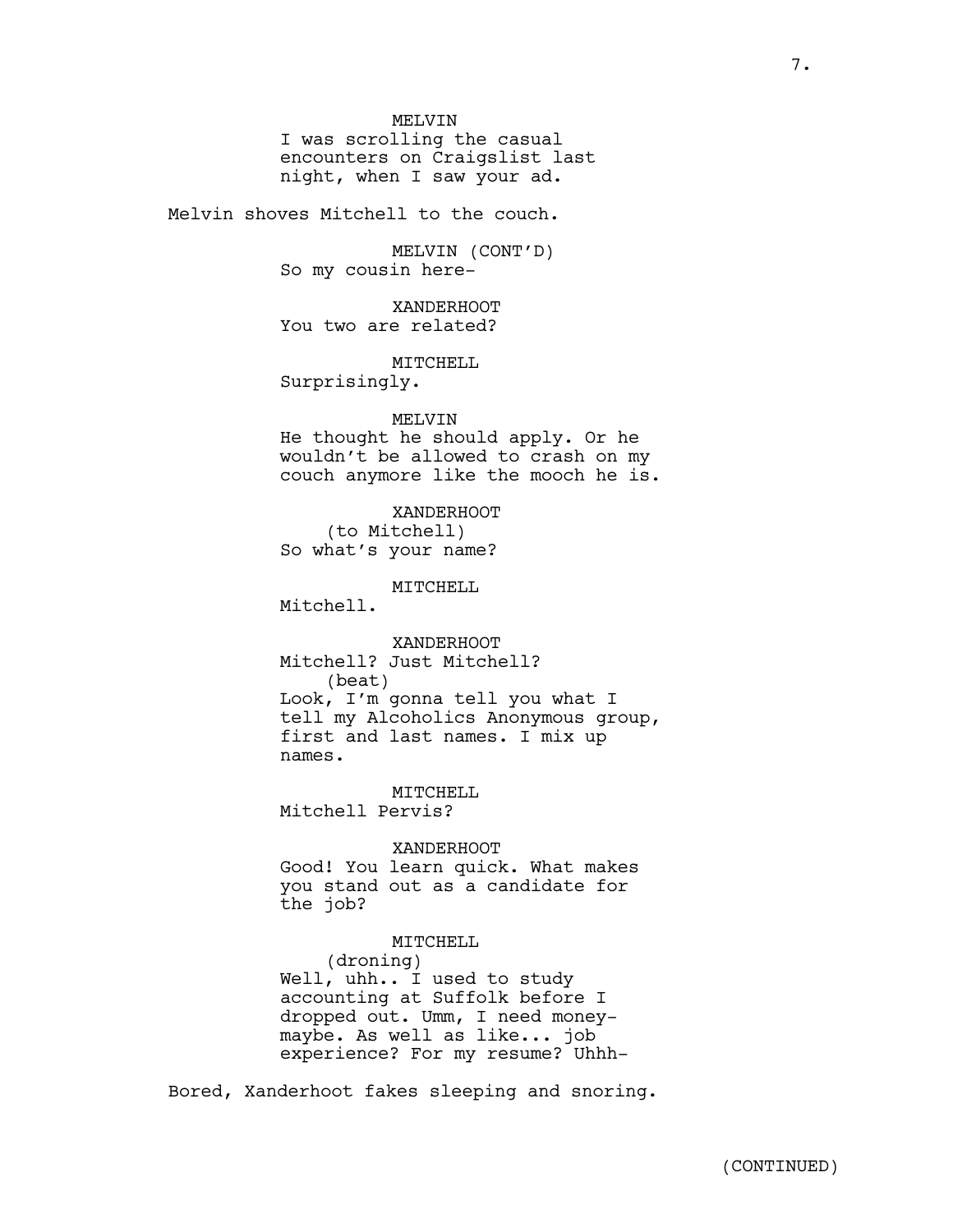MITCHELL I don't think that's how a horse sounds-

#### XANDERHOOT

Next!

Melvin and Mitchell head out of the office.

MELVIN (irritated) Start packing those bags.

INT. XANDERHOOT'S OFFICE - MOMENTS LATER

Xanderhoot talks to TESS, another applicant.

XANDERHOOT If hired for this position, would you be able to respect doctorpatient confidentiality?

TESS

Oh, I can definitely keep a secret! I haven't told my grandma that I've been selling her jewelry on eBay for the past six years!

INT. XANDERHOOT'S OFFICE - MOMENTS LATER

Xanderhoot pretends he's dialing a number on his hand.

#### XANDERHOOT

So I wanna try something out. Let's say you have a patient calling and they're acting hysterical. About to off themselves with drugs or listen to a Nickelback album. How would you handle it?

JOEY, a Redneck, flannel-wearing trucker with a grisly, coarse voice plays along.

> JOEY THE TRUCKER Yo, Doc Xanderhoot's office! Ya callin' to make an appointment?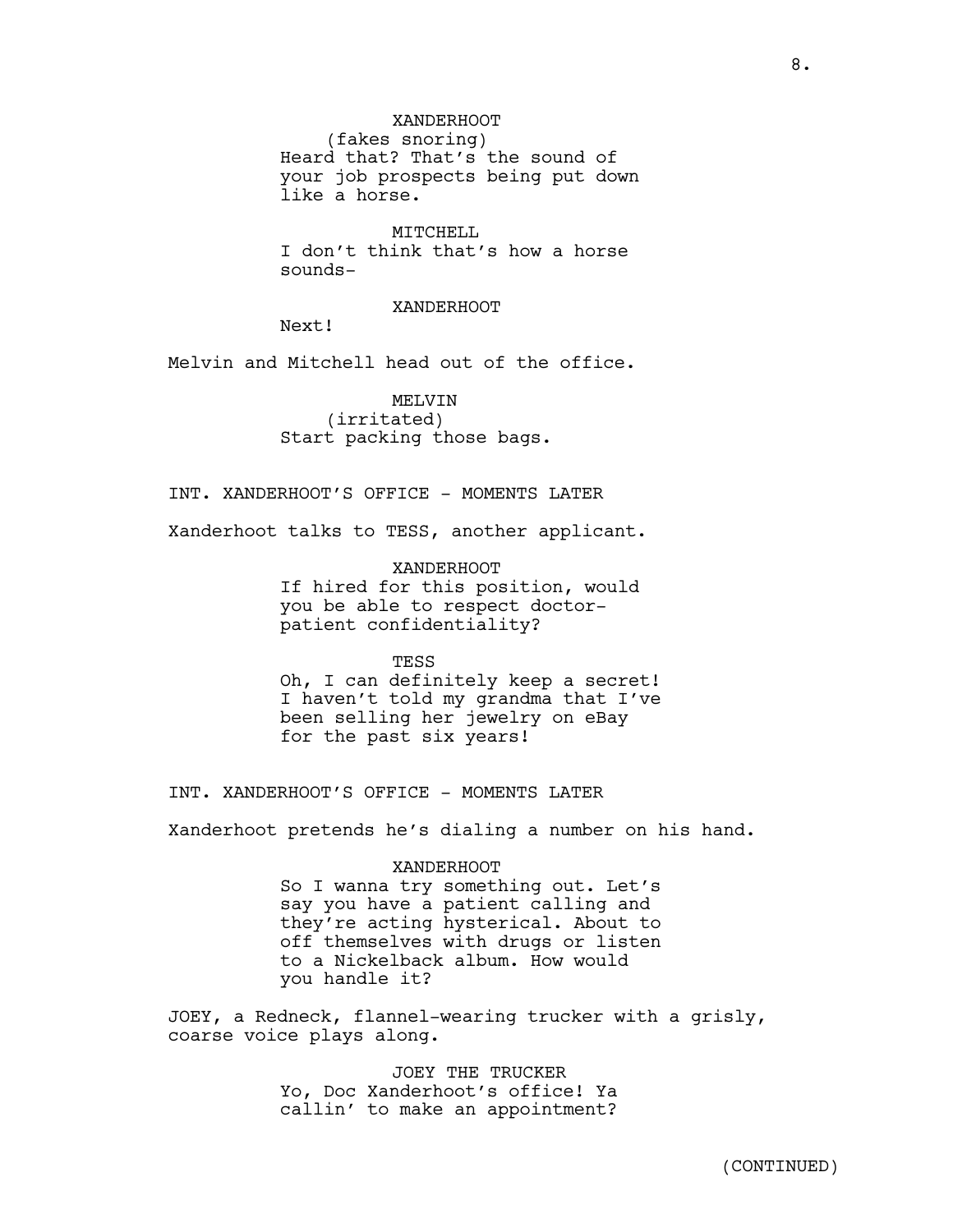XANDERHOOT (in a scratchy feminine voice) Oh, thank god! I need to see Doctor Xanderhoot right now! I'm about to do something crazy!

JOEY THE TRUCKER No can do buddy, he's busy. Can I take a message?

XANDERHOOT I don't know if it can wait! I'm in the bathroom and I'm gonna swallow a bunch of pills and-

JOEY THE TRUCKER Whoa, whoa! Shut the fuck up and listen! You ain't gonna take those, and you're stayin' on the line. Don't take the coward's way out! What kinda man does that!?

XANDERHOOT (still in scratchy feminine voice) I'm a woman!

The Trucker's shocked and horrified that he was talking to the most "mannish female voice" on the phone.

> JOEY THE TRUCKER (horrified) Jesus!

Xanderhoot fake cries, then pretends to choke and die, crumpling on top of his desk. Despite failing the test, the Trucker hangs up the phone. He acts quite blasé.

> JOEY THE TRUCKER (CONT'D) Got too real for me.

The Trucker dismounts from the couch while Xanderhoot remains completely still.

INT. XANDERHOOT'S OFFICE - LATER

A disheartened Xanderhoot goes through a pile of resumes and applications.

> XANDERHOOT (to himself) Sixteen applicants. (MORE)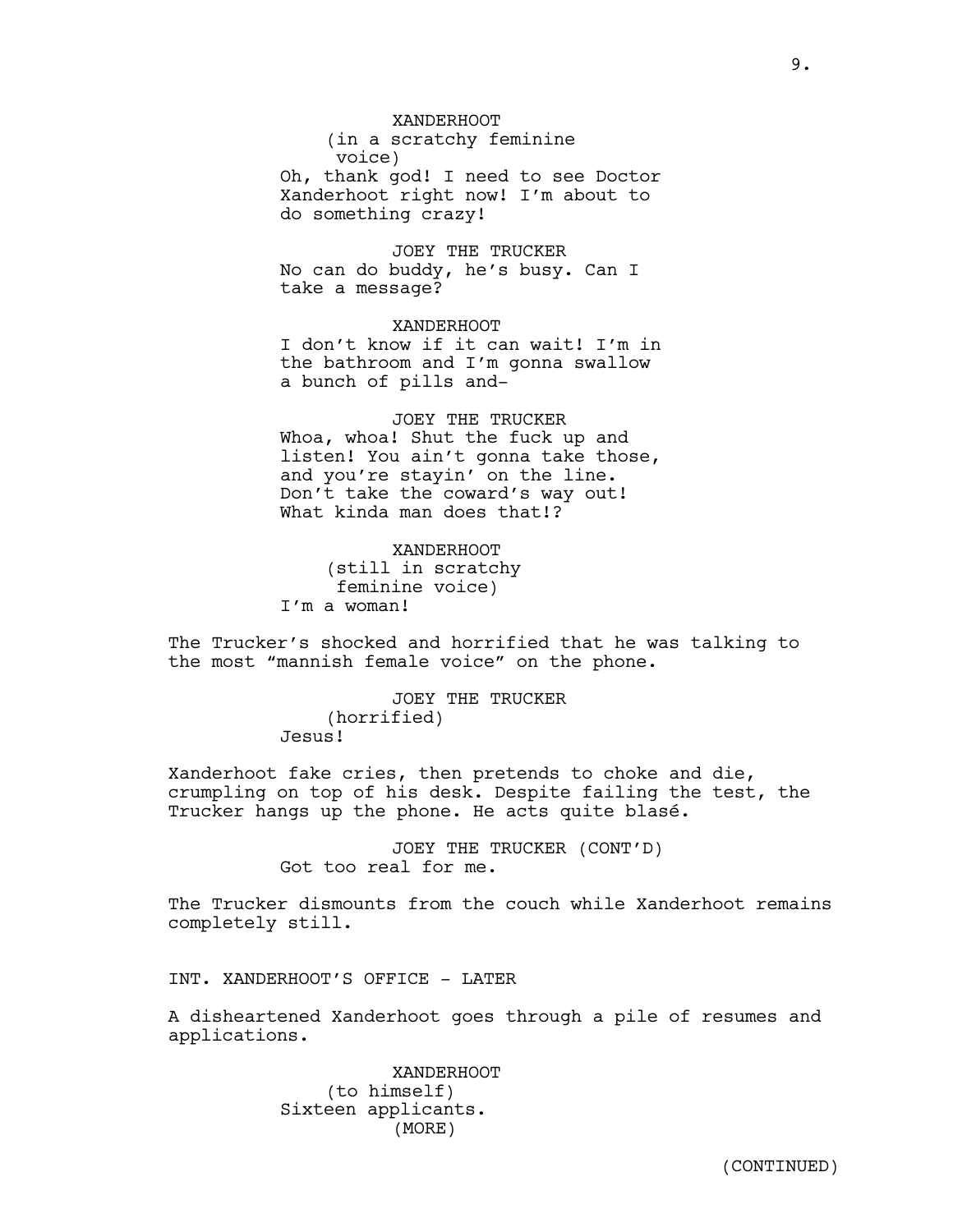Two of whom I suspect to be Craigslist murderers, four concerned shrinks... (beat) Still nothing! XANDERHOOT (CONT'D)

A knock at the door. AMY, 20, a cute college girl wearing her HARVARD HOODIE enters.

> AMY This the interview for the psychologist ad?

XANDERHOOT Yes. Come on in.

Amy takes a seat.

XANDERHOOT (CONT'D) What's your name?

AMY Amy. Amy Peterson.

XANDERHOOT What prompted you to apply, Amy?

AMY

First of all, I'm a psych major at Harvard, and I'd love to learn about the things you do here. I'm a big fan of your work.

XANDERHOOT Really? You've read my books?

AMY

All of them! I've loved your books on couples counseling since "Oh Brother! I Married my Brother!"

#### XANDERHOOT

Funny you mention that, I'm just about to start a new novel about living with polygamists in Bumblehuck, Mass. Wanna know the title?

AMY Do I!? Seriously. Do I?

XANDERHOOT "Sharing is Caring; Finding Love Between Two Men and One Woman."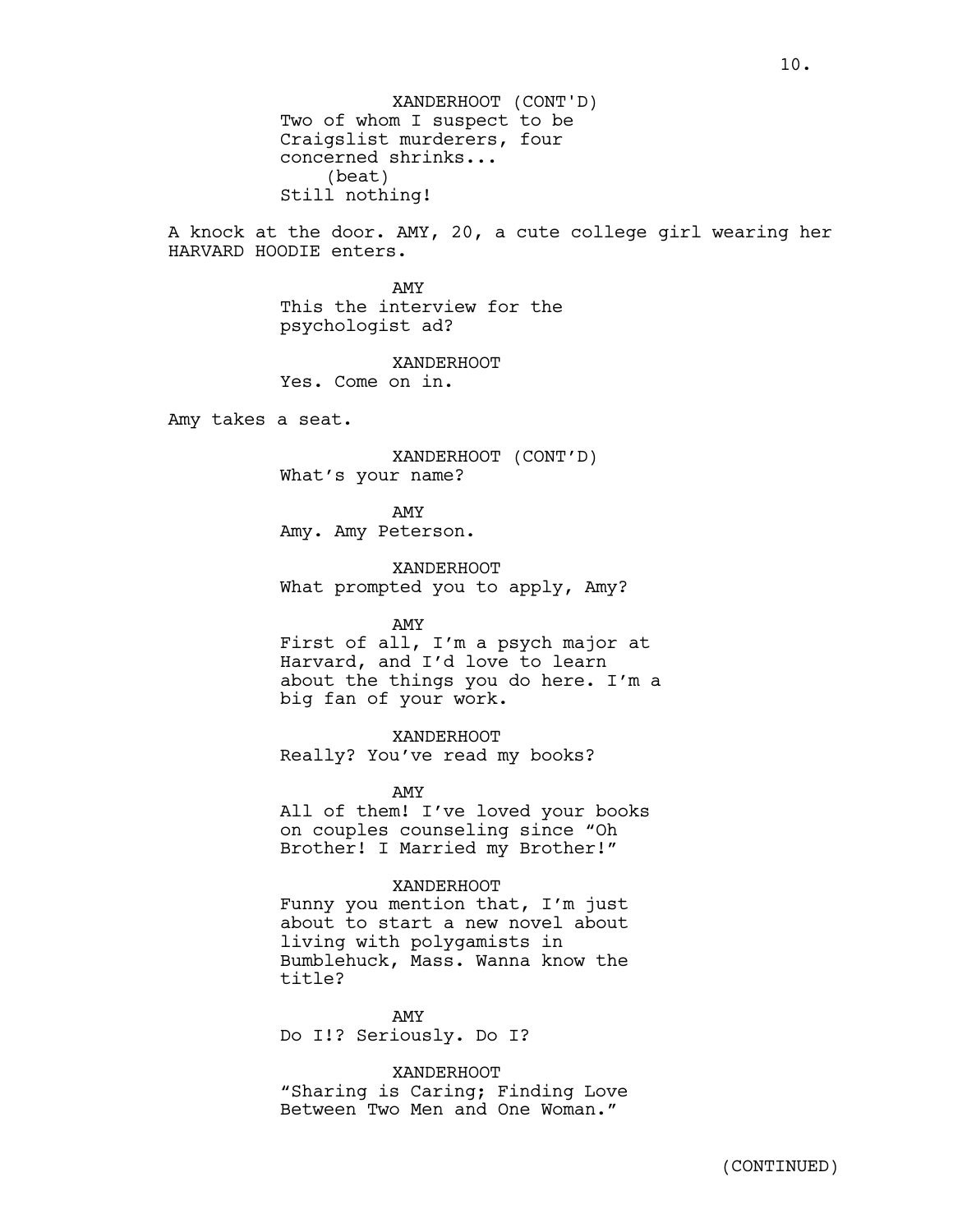She ohhs in excitement.

XANDERHOOT (CONT'D) I've never met a fan before.

AMY

More like number one fan! You're the man I wanna be when I grow up!

Xanderhoot's impressed by Amy's open-mindedness as well as the stroke of ego that came with it.

> XANDERHOOT Amy, I feel like this could be the beginning of something great for us. Welcome aboard the Crazy Train! You're hired! Choo-choo!

Amy gleefully shakes his hand.

AMY Oh my gosh! Thank you so much, Dr. Xanderhoot! When should I start?

Xanderhoot looks at his watch.

XANDERHOOT The next patient's coming in eight minutes. Now sound good?

AMY

Great!

She hands a slip of paper to him.

AMY (CONT'D) (serious) This is what I want an hour, or I walk.

The phone rings. Sam gestures to Amy to answer it.

AMY (CONT'D) Hello, Sam Xanderhoot's office, Amy speaking. How may I help you?

Xanderhoot gives her the thumbs up. He unfolds the scrap of paper. \$19.50 an hour for Amy's pay. He doesn't wanna pay that much. He squeals at the thought of losing money to his new secretary.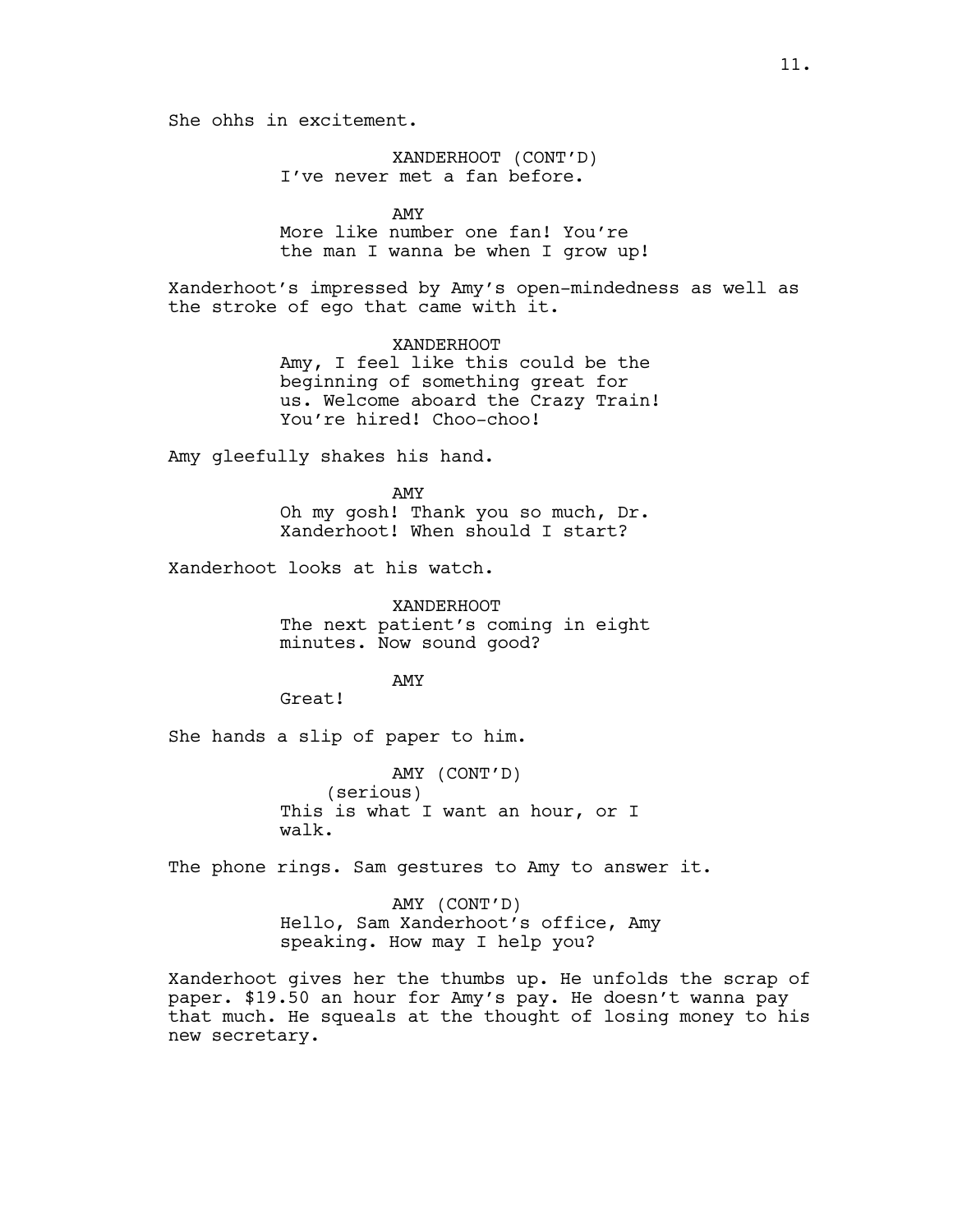INT. XANDERHOOT'S OFFICE - NIGHT - LATER

7:49 PM

Xanderhoot begins jotting something down in his clipboard. In his notebook, he's actually doodling a T-Rex staring at a meteorite in the air.

JACK, 22, a young man with low self-esteem, sits uncomfortably on a couch.

> XANDERHOOT You're forty-nine minutes late, Jack. And you haven't said a word. What's wrong?

JACK I don't like the size of it.

XANDERHOOT The size of what?

Jack's silent as he awkwardly twiddles his thumbs.

XANDERHOOT (CONT'D) Seriously, don't waste my time with the silent game. Spit it out.

JACK

Don't be bossy Doc! You know I hate when you start talking like that!

XANDERHOOT

Are you projecting your mommy issues again?

JACK My mommy loved me! I was Mommy's Fancy Boy!

XANDERHOOT Even when she left you in a WalMart parking lot while she shoplifted?

JACK We needed that shotgun to get rid of the bats in our wine cellar!

XANDERHOOT And then told the police you stole it?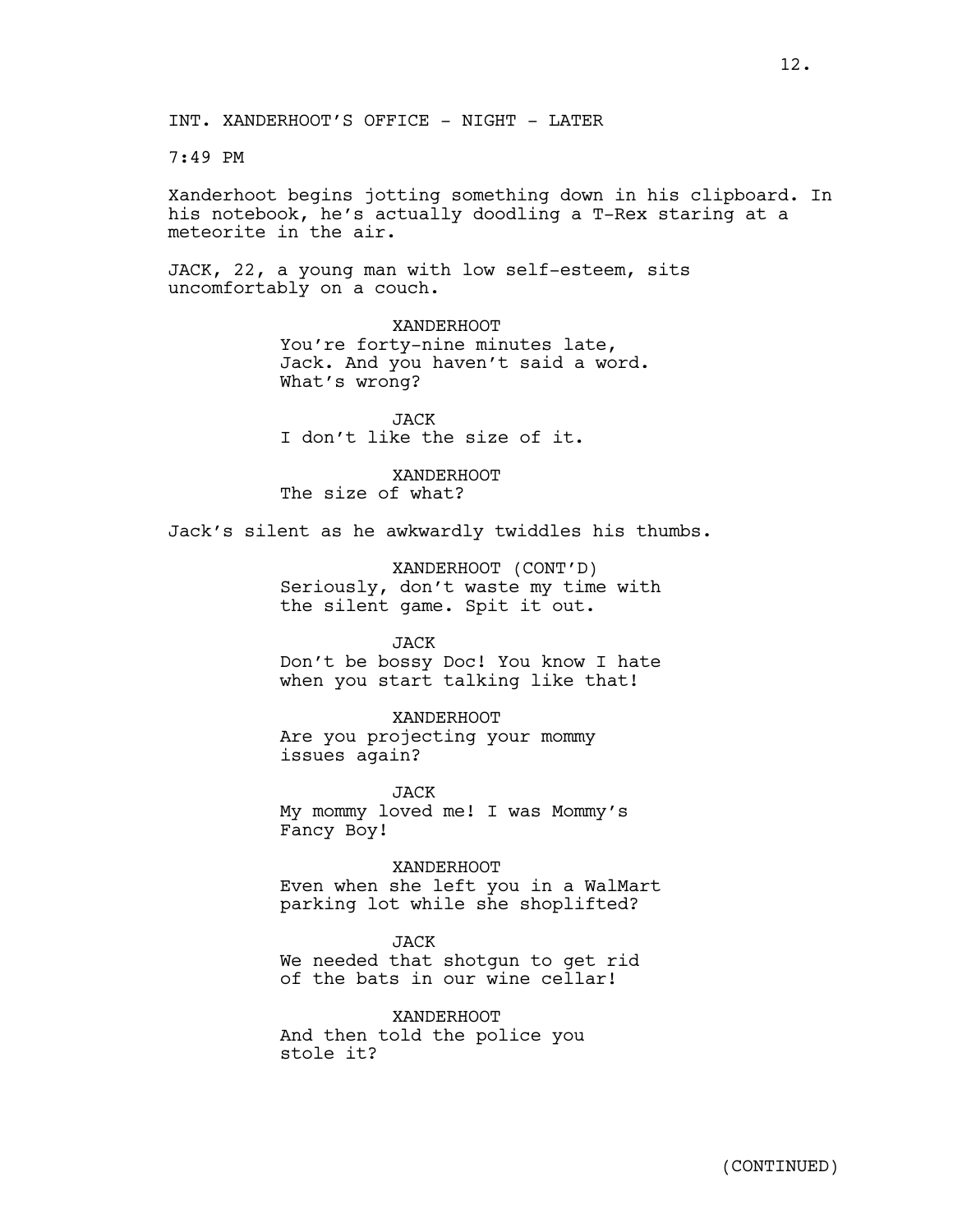JACK Come on, don't bring that up. Don't poop all over my sunshine.

XANDERHOOT You got ten minutes.

JACK Fine! Fine! I'm ashamed of my... long-dong silver.

Sam stares at his client's crotch.

XANDERHOOT Looks fine to me.

The redhead crosses his legs in embarrassment.

XANDERHOOT (CONT'D) I'm kidding! It's not like I have X-Ray Vision or anything!

The therapist laughs uncomfortably. Jack's not amused.

JACK It looks like a sad, old giraffe neck. Just swinging around down there. My girlfriend tries to make it "exciting" and all-

XANDERHOOT

How so?

Jack's eyes dart around the room.

XANDERHOOT (CONT'D) This is a safe place. You don't need to hide anything.

JACK Well, Gillian has this torture fantasy where she likes to-

#### BUZZ.

An INTERCOM SYSTEM on his desk sounds off and buttons begin flickering like Christmas lights. Amy's on the other side of the room. Xanderhoot presses the receiver.

> XANDERHOOT Yes Amy. What's up?

AMY (V.O.) Scheduling question? Got a minute?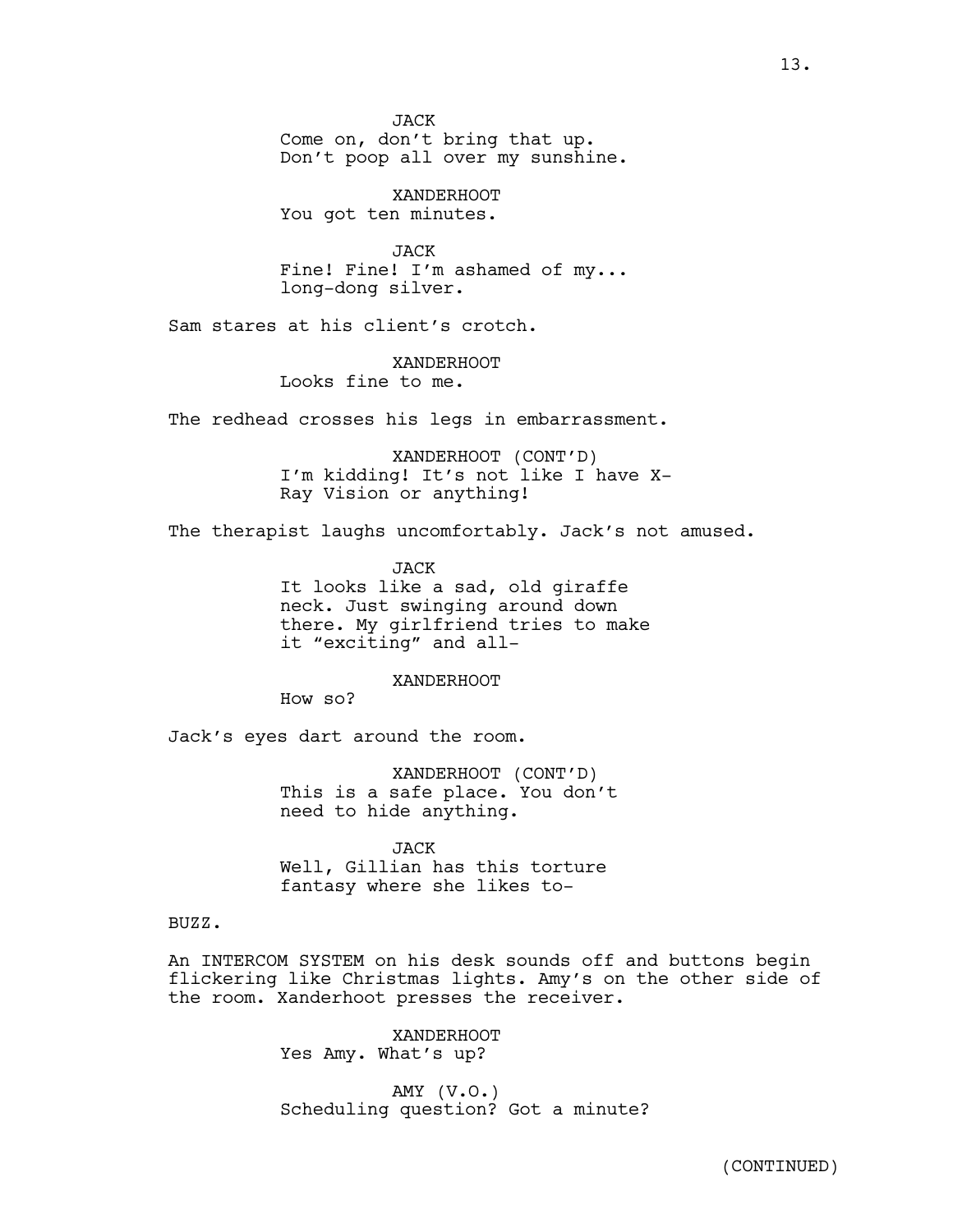#### XANDERHOOT

Shoot.

Jack's getting irritated by him being interrupted and feeling emasculated by a woman on the phone.

> JACK Who's that?

XANDERHOOT My new secretary. Anyway, keep going.

## JACK

She would-

BUZZ.

AMY (V.O.) (to Xanderhoot) Can William Banks come in next Wednesday at 8:30?

XANDERHOOT (to Amy) Uhhh, try 9!

JACK Anyway, Gillian tries to-

Xanderhoot gives him the "wait a minute" finger. Jack's steaming from both ears.

> XANDERHOOT Amy? Did he say anything?

> > AMY (V.O.)

He's good!

XANDERHOOT Thanks Amy. Anybody else call?

# JACK

(annoyed) Will somebody listen without interrupting me!?

Startled from the yelling, Amy comes into the room.

Jack paces around the room in a huff.

JACK (CONT'D) Something has to fix this! We haven't been intimate in a year! (MORE)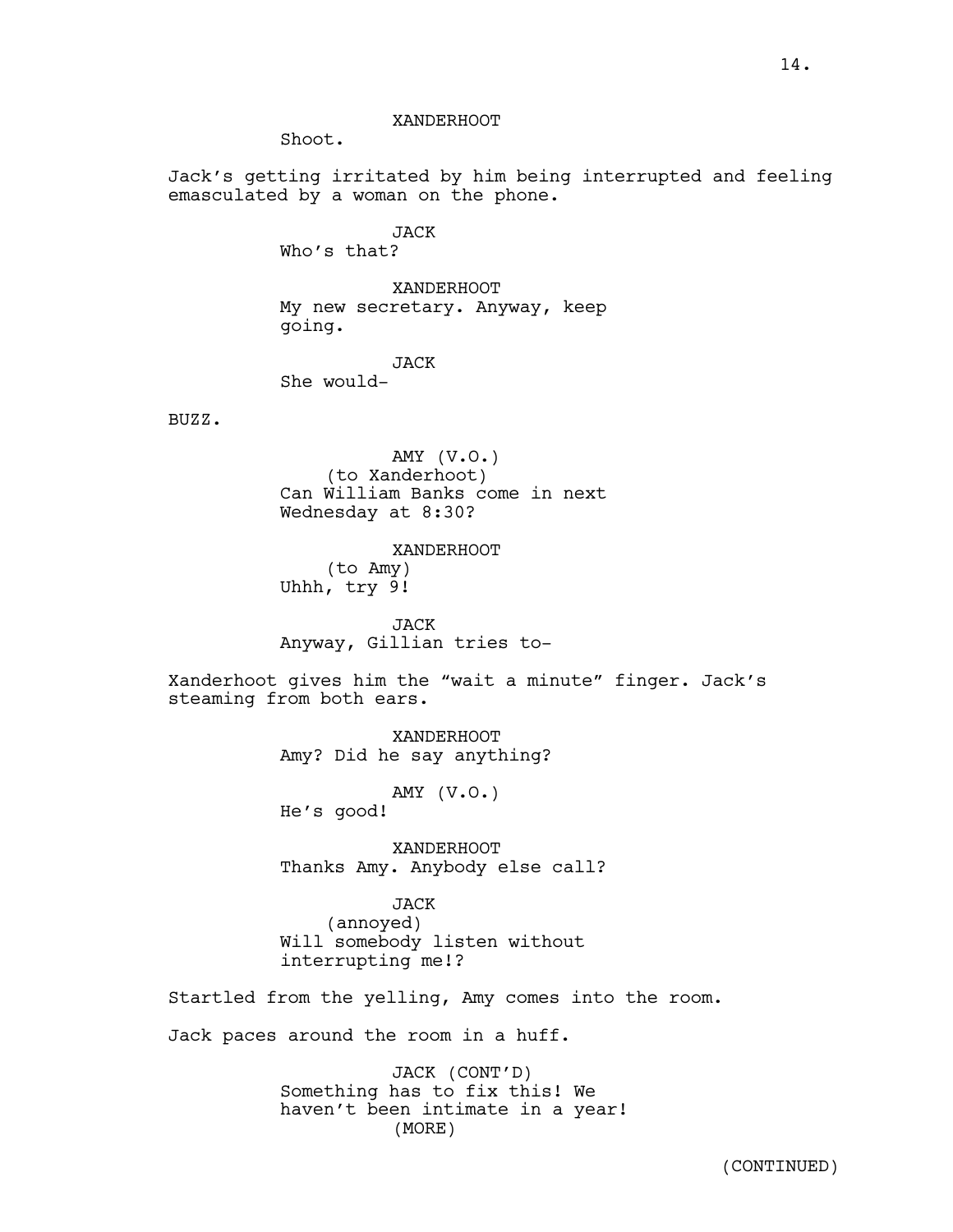And it has gone downhill since! I don't even know what we're fighting for! I can't stand it anymore! JACK (CONT'D)

Amy struts over to Jack.

AMY Don't worry doc, I'll handle this!

She violently shakes up Jack.

AMY (CONT'D) Everything's going to be alright! Just relax!

Amy gets a few slaps in.

JACK Oww-oww! Gillian! We said no to this!

Xanderhoot intervenes.

XANDERHOOT Amy, get back to the phones! Let a professional handle this!

She smacks him again before heading back to the phone.

Xanderhoot sits back down and writes something in his notebook. Jack with red marks across his face, slumps into his seat.

> JACK Ummm, I thought about it... Maybe breaking things off would be for the best-

XANDERHOOT ABSOLUTELY NOT! Quitting? This life is about compromise- (beat) When it tries to anchor you down, move forward. Find a new avenue and chase it down until you can be free to be... well... you. But like Robocop improved.

JACK I'm not the problem!

Jack shrugs.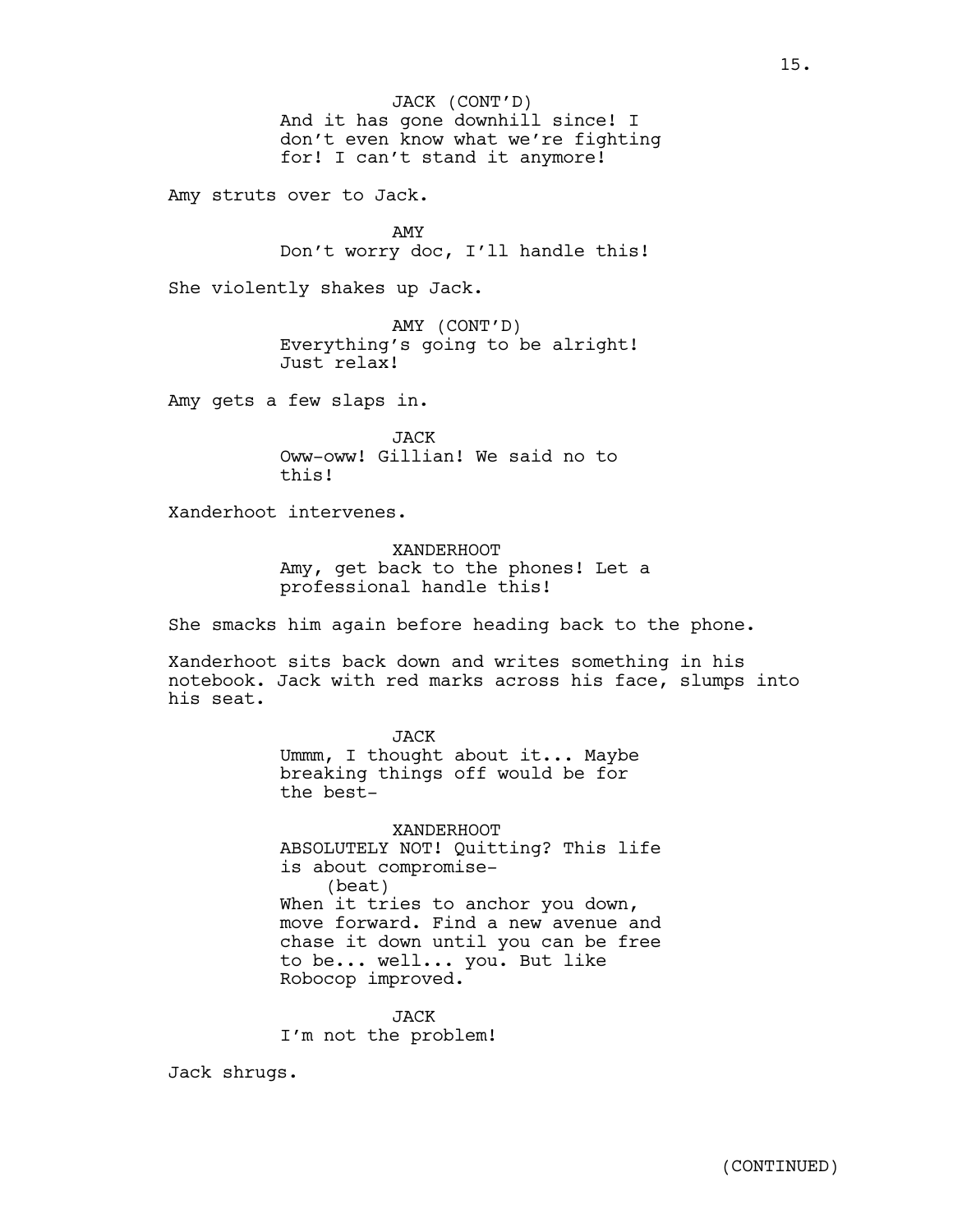JACK (CONT'D) At least, I don't think so...

#### XANDERHOOT

Listen, when couples spend a lot of time together, things can often become mundane. And sometimes we drift to others for... favors. Often paying them in counterfeit traveler's checks so it later bounces, and your wife never has to know.

#### JACK

Doc, I'm extremely faithful! Never looked at another girl! If I did, my eardrums would be blown to smithereens by that sea hag voice of hers!

Sam goes to the bookshelf and takes out his book, "Bowling Hard: How to Get Strikes in the Bedroom." He hands it to Jack.

> JACK (CONT'D) What is it?

XANDERHOOT The solution to all your problems.

Jack appears skeptical.

# XANDERHOOT (CONT'D)

Don't wanna toot my own horn here, but the New York Times said it was, and I quote: "Amateurishly orgasmic."

AMY (V.O.) It's very good!

#### XANDERHOOT

There's a chapter you should check out. It's called the "Three Strikes You're Out Rule."

JACK Huh. Okay. Are you sure this book's based on bowling?

XANDERHOOT Of course! Now, the rule is, make every moment special with your partner. (MORE)

(CONTINUED)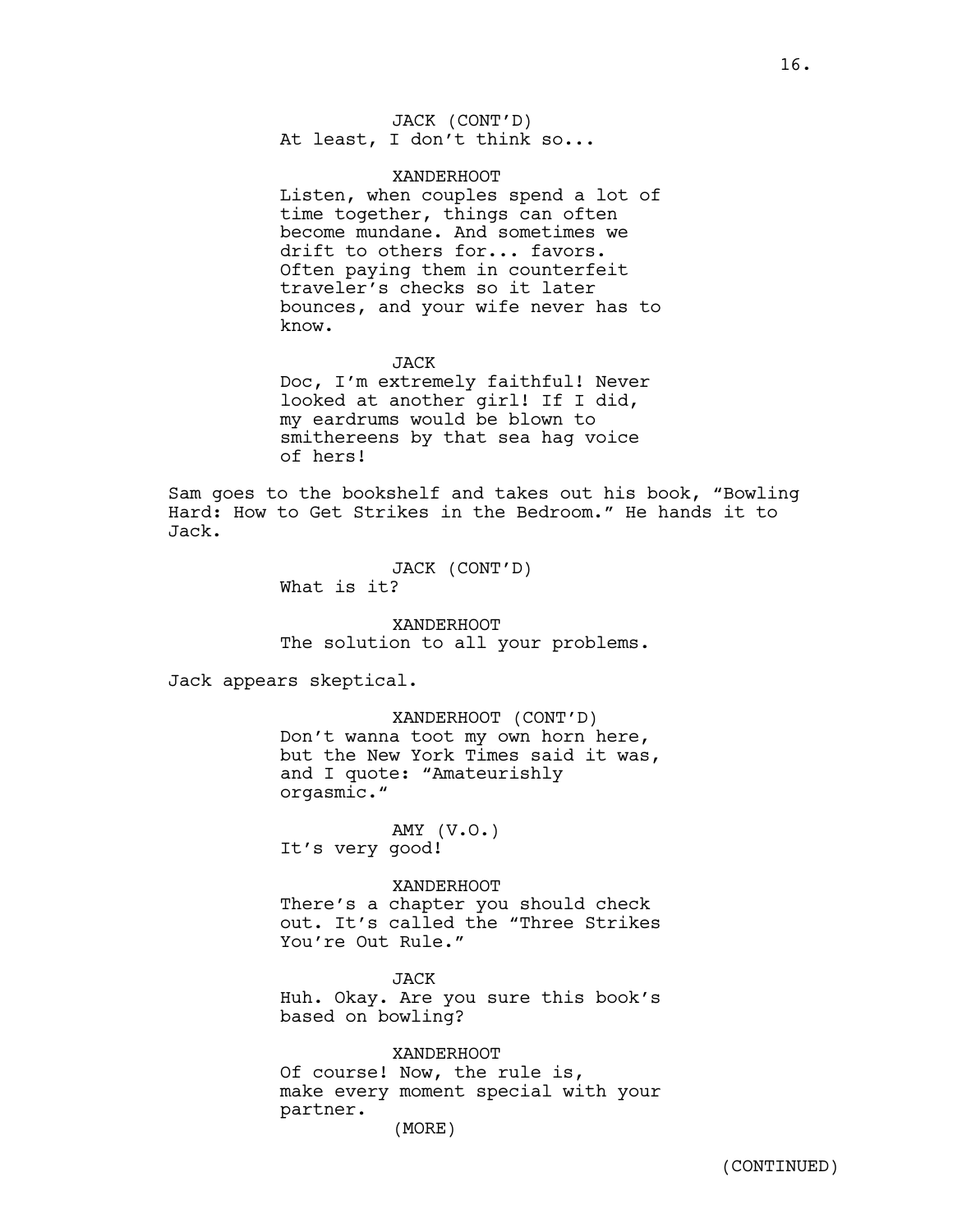And if she doesn't act receptive at least three times, move along. If all goes well tonight, you could hit a home run. XANDERHOOT (CONT'D)

JACK

I seriously doubt that.

BUZZ. The intercom system goes off again with Amy blaring through the speaker.

> AMY  $(V.O.)$ Believe in yourself, Jack! If you believe that you can perform, you'll perform!

JACK Have you been listening the entire time?

Realizing that the doctor-patient confidentiality has been violated, Xanderhoot cuts in.

### XANDERHOOT

Jack!

The therapist "umms" and "uhhs" to distract Jack, then he looks down his notebook doodles and sees the T-Rex drawing.

> XANDERHOOT (CONT'D) Life's like a T-Rex!

JACK A T-Rex? Like the dinosaur?

#### XANDERHOOT

Yes. Life is like a T-Rex. No matter how big **or small** we are, our tiny arms cannot reach the thing we want most. Sometimes we need to forget the things we can't have and think about what we can, before a giant flaming rock kills us all.

His watch goes off, and shoves the suspicious Jack out the door.

> XANDERHOOT (CONT'D) Oops! Time's up! You gotta go! Just slide the check under the door! Call ya later!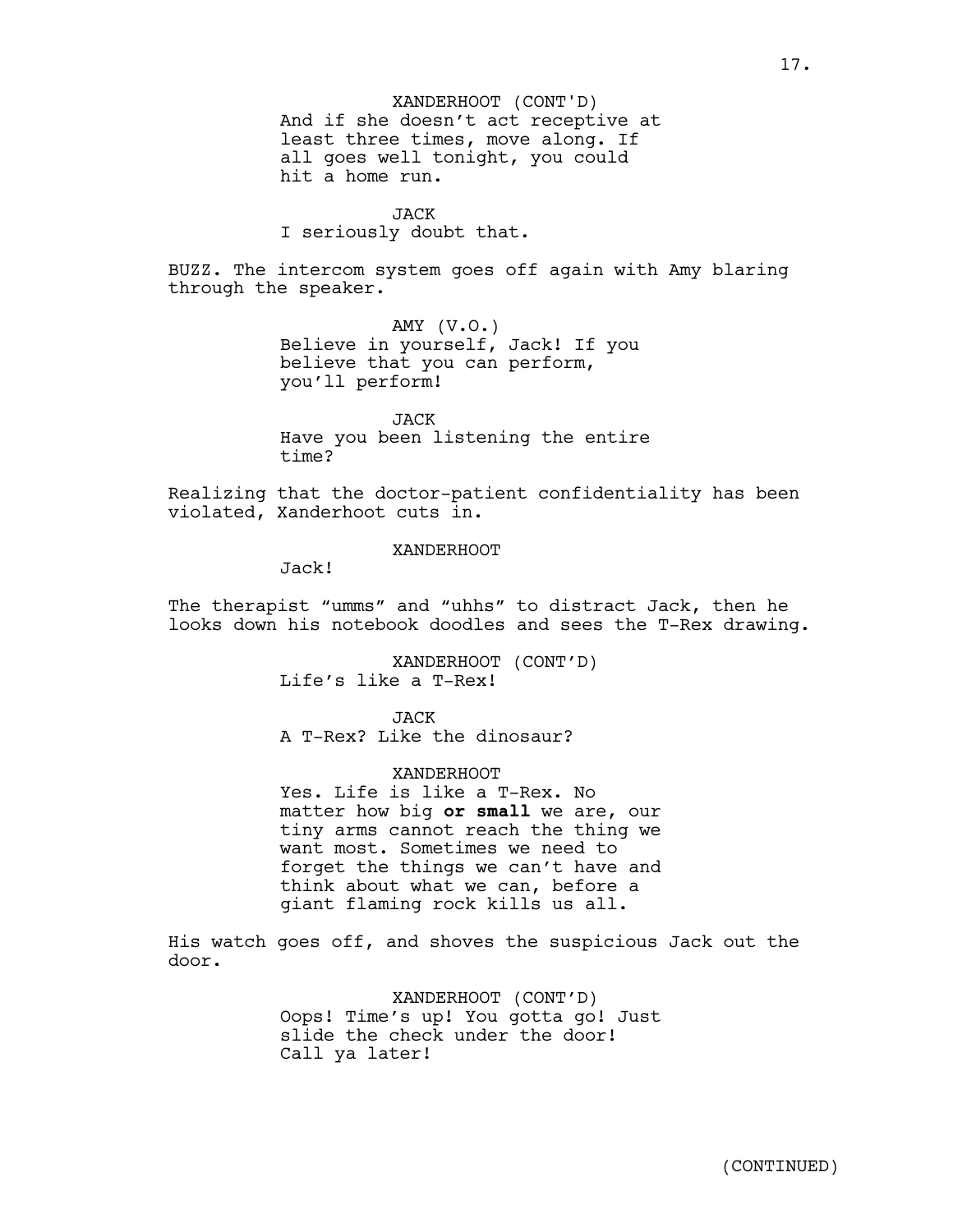18.

sad look on his face as he has to fire her. He also uses this as an excuse to not pay her. A real cheap bastard.

XANDERHOOT (CONT'D)

Amy, a word?

The two sit down on the couch together.

XANDERHOOT (CONT'D) I don't think this can work out.

AMY

What did I do?

XANDERHOOT Remember what I said about being my secretary?

AMY Answer the phone. Be friendly. A patient can be a human shield if

their spouse's waiting outside with a golf club.

XANDERHOOT You're invisible when clients are here. No talking, no suggestions.

AMY

Oh.

XANDERHOOT I'm sorry but I can't pay you for today.

He tries to shove her out the door.

XANDERHOOT (CONT'D) And if you ever need a recommendation, you know my snapchat.

Amy stands her ground with her feet planted on the floor.

AMY But you said-

XANDERHOOT Shh, no más, no más.

Xanderhoot fans Amy away with his clipboard. Amy flees the office.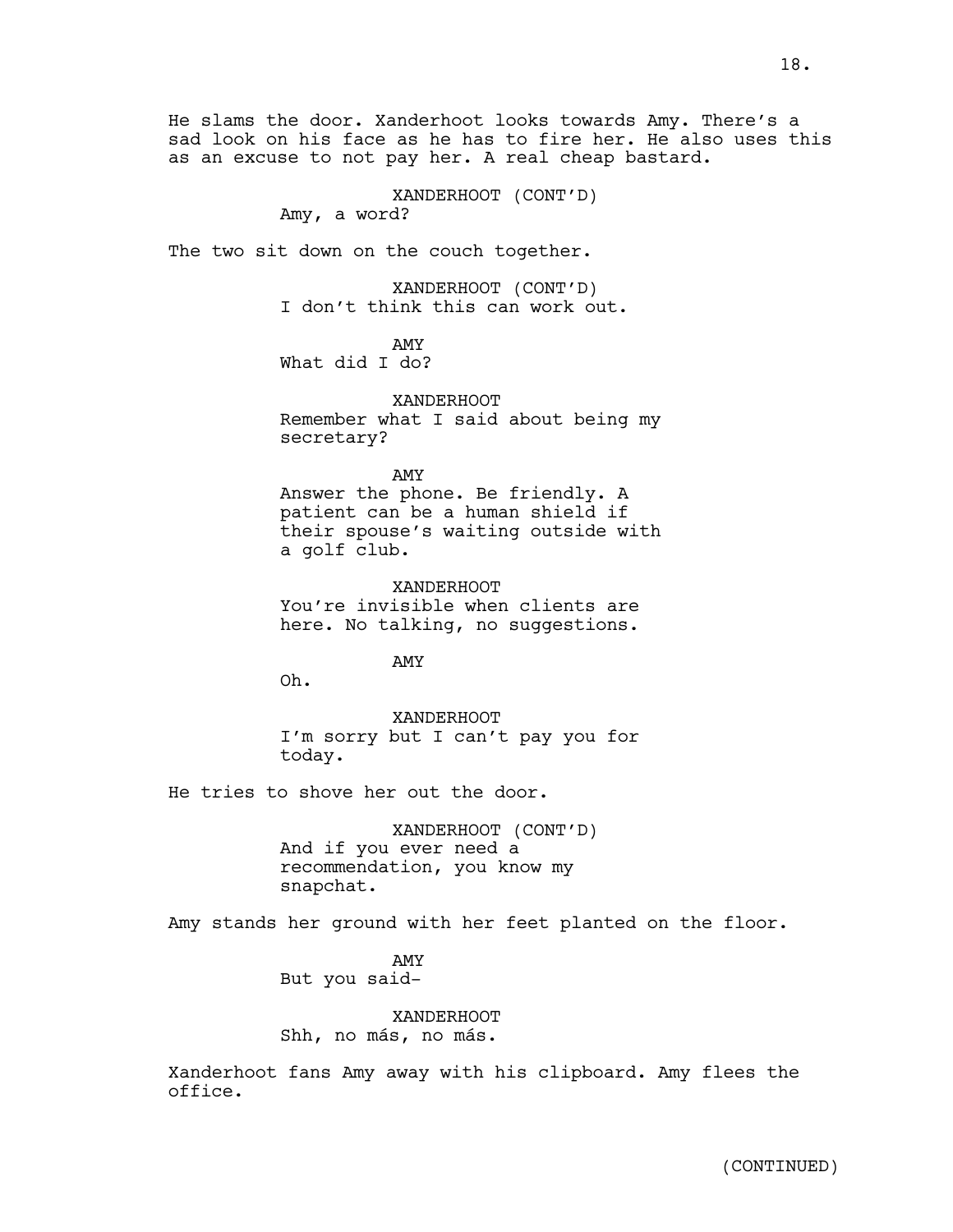XANDERHOOT (CONT'D) Fly Amy! Fly! Fly away! XANDERHOOT (V.O.) (to himself) So goes the baby bird leaving the nest. Hey! I can monologue again! This is so awesome! (in dramatic voice) In a world-

His phone rings again. Xanderhoot, irritated, answers it.

XANDERHOOT Hello Dr. Sam Xanderhoot speaking. If you're calling due to a medical emergency, I can't help, so stop your blubbering and call 911. I'm not God you know. How may I service you? (pause) Oh hey, Melvin. What's up? (pause) You got me a commercial where?

INT. GREEN SCREEN STUDIO

In an infomercial-like video with upbeat music, Dr. Xanderhoot sits in a chair, reading a book. Suddenly, he turns to the camera.

XANDERHOOT

Oh, hello! Didn't see you there. I'm Doctor Xanderhoot. Doctor. Therapist. And bonerfide sexpert.

OLD-LOOKING STOCK FOOTAGE OF AUDIENCE APPLAUDING.

XANDERHOOT (CONT'D) Many young people come into my office, confused about sex, intimacy and relationships. And no wonder! With things like Tinderbox burning up the Interwebs, the line between hook-ups and romance can become rather blurred. That's why I wrote this.

Sam shows off "Bowling Hard."

XANDERHOOT (CONT'D) Bowling Hard: How to Get Strikes in the Bedroom. (MORE)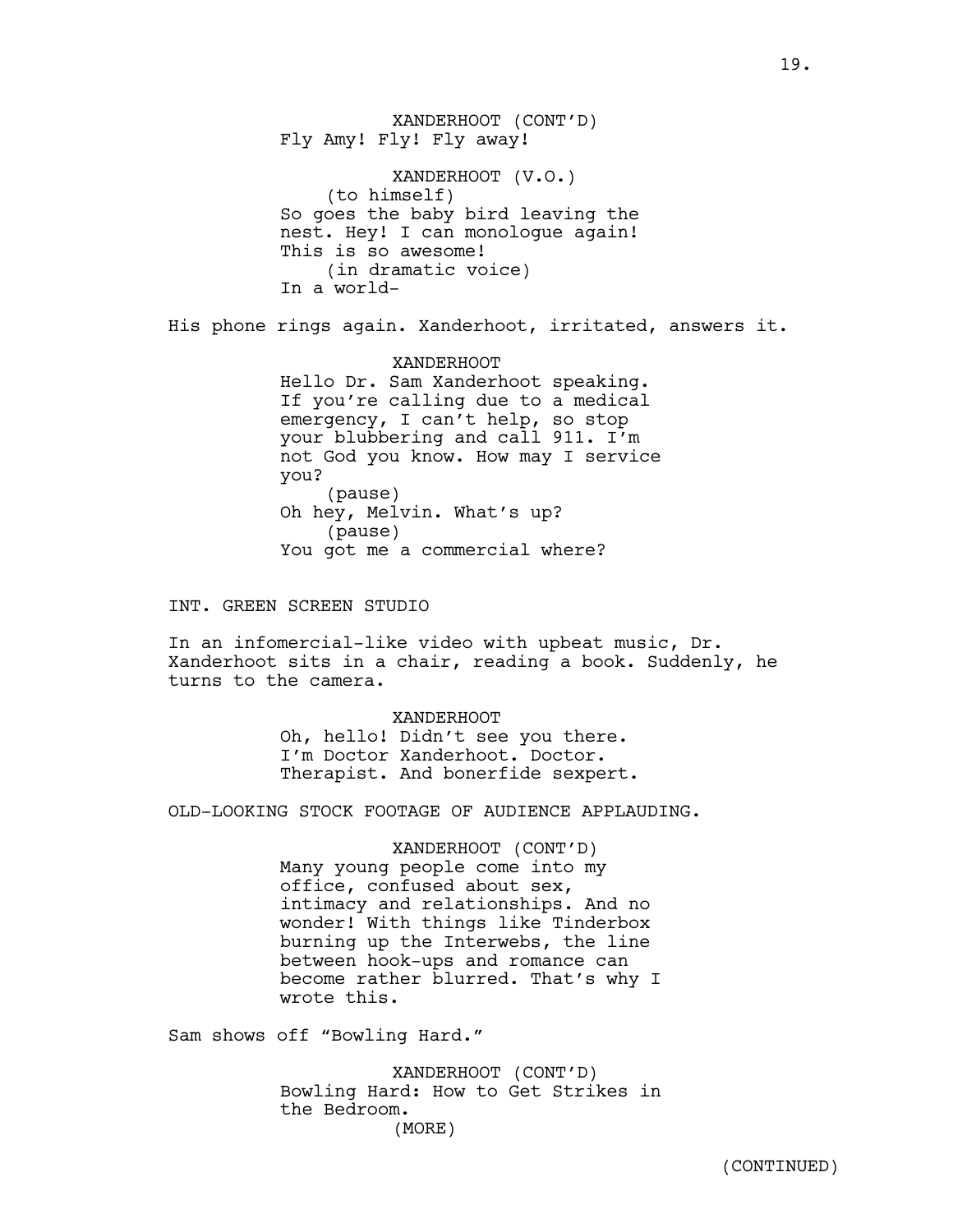A book that explains romance in a new, sexy way. Let's read an excerpt. XANDERHOOT (CONT'D)

XANDERHOOT (CONT'D) Page 25. "How do I know a guy's interested in me for realsies? And not just sexy time?" (pause) Good question. But why are you asking it? Doubt's brain diarrhea, it just keeps going and going until your mind toilet's clogged. Just go with the flow. And if your man's not gonna stick around, flush him like he was a piece of toilet paper stuck to your stilettoes.

OLD-LOOKING STOCK FOOTAGE OF AUDIENCE APPLAUDING.

XANDERHOOT (CONT'D) Like what you heard? Head to Naturally Woofy's Organic Pet Chow-Chow down in the basement of the Whole Foods on 181 Cambridge Street. When you spend over hundred dollars, my book comes at a low price of twenty dollars! Or pick up the phone and call 1-800- SEXPERT, to order your copy! That's 1-800-SEXPERT!

NARRATOR (V.O.) Bowling Hard, brought to you by Naturally Woofy's. The food your dog will love to hate!

INT. XANDERHOOT HOUSE - KITCHEN - NIGHT

A disheveled Xanderhoot tiptoes into the house. Uncoordinated, the Resident Sexpert bumps from wall to wall while swinging his briefcase through the air.

Sam peeks over into the living room and sees Mona resting on the couch.

Not looking, Xanderhoot elbows a hanging HENRI MATISSE PAINTING of "The Dark Door" off the wall. The loud crash startles Missus Xanderhoot awake.

MONA

Jesus!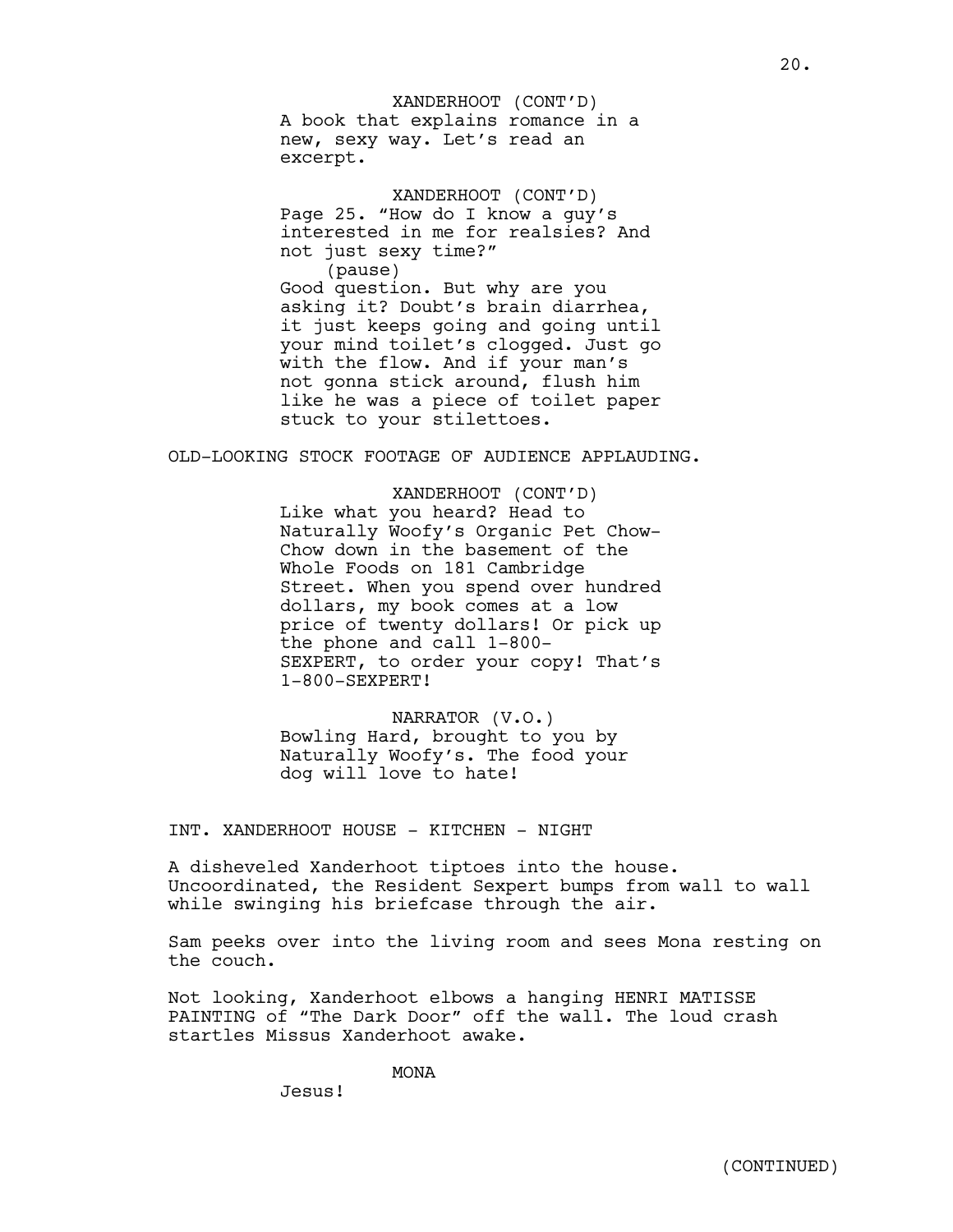She sees glass shards all over the floor. Sam tries to pluck fragments off the floor as Mona retrieves the broken frame. Looking at the painting, she notices several tears.

> MONA (CONT'D) My Matisse is ruined! It's the only original that your brother ever gave me...

> XANDERHOOT Well, I could run to Staples and photocopy the picture and buy you a new frame.

Sam waves his PAYCHECK from the commercial in his wife's face.

> XANDERHOOT (CONT'D) And with the sixty-nine dollars I banked today, you could get five Matisses printed-

Mona angrily shoves him aside as she pours herself a glass of red wine.

> MONA (scoffs) This always happens...

She takes a sip.

MONA (CONT'D) Everything that Sam Xanderhoot touches will end up broken. Just like this bargain bin of a marriage, it's mutually assured destruction! We're all stuck in the mud with you as we sink!

#### XANDERHOOT

Why stay then? If I make you so miserable then shouldn't we think of-

MONA I don't plan on looking like a failure, Sam. And honestly, we both know we have a lot to lose if this falls apart. (beat) Instead, I'm biding my time and waiting. Waiting for a window.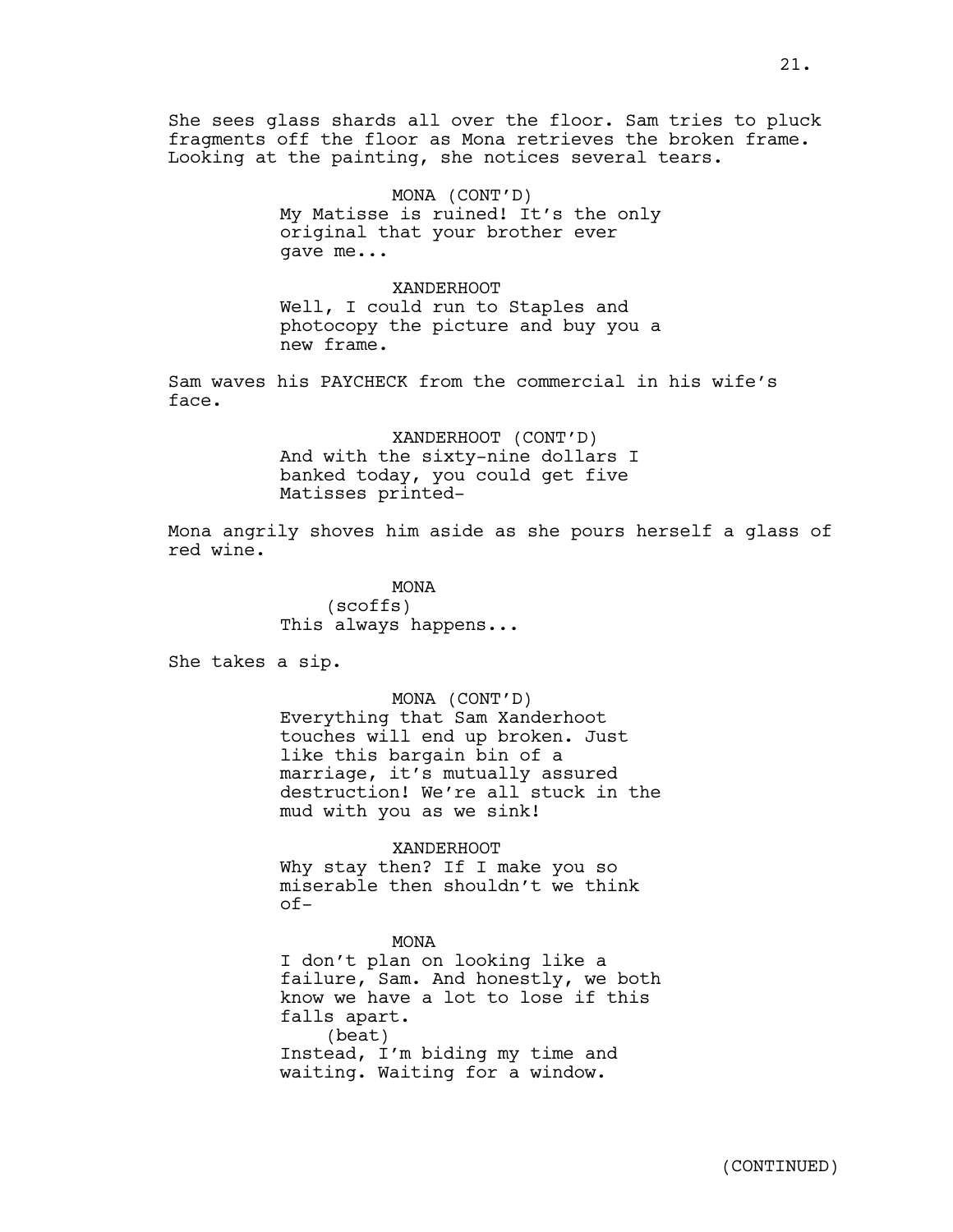XANDERHOOT We have plenty of windows!

MONA Window of opportunity, you mouth breather! A chance to get what is due.

#### XANDERHOOT

Just what do you want from me, Mona? Money? Matisses? A more sexless and emotionless intimacy?

MONA You're the one with the PHD. Figure it out.

Mona takes her glass and retreats into the guest room. The door is slammed shut. Sam turns to the camera.

> XANDERHOOT Probably one of our better evenings at home.

INT. XANDERHOOT HOUSE - BEDROOM - NIGHT

Xanderhoot sits at his LAPTOP, typing his next big self-help book. We hear his thoughts as the keys are clicked away.

> XANDERHOOT (V.O.) "Something has to fix this!" Mack proclaimed. "We haven't been intimate in a year! I don't even know what we're fighting for!" Suddenly, my patient leaped from his seat and violently threw the coffee table across the room. He dashed towards my secretary, prepared to do something unspeakable to her. Without my knowing, my body sprung to her defense. I tackled him to the ground, breaking my leg in the process. And quite frankly, I sensed Mack was aroused as his 'giraffe neck' became outlined outside his pants. It was days like these that reminded me why being a therapist was so much fun."

Xanderhoot scrolls up to his new title, "Crazy Confessions of a Therapist." The same notepad from his office is on his lap.